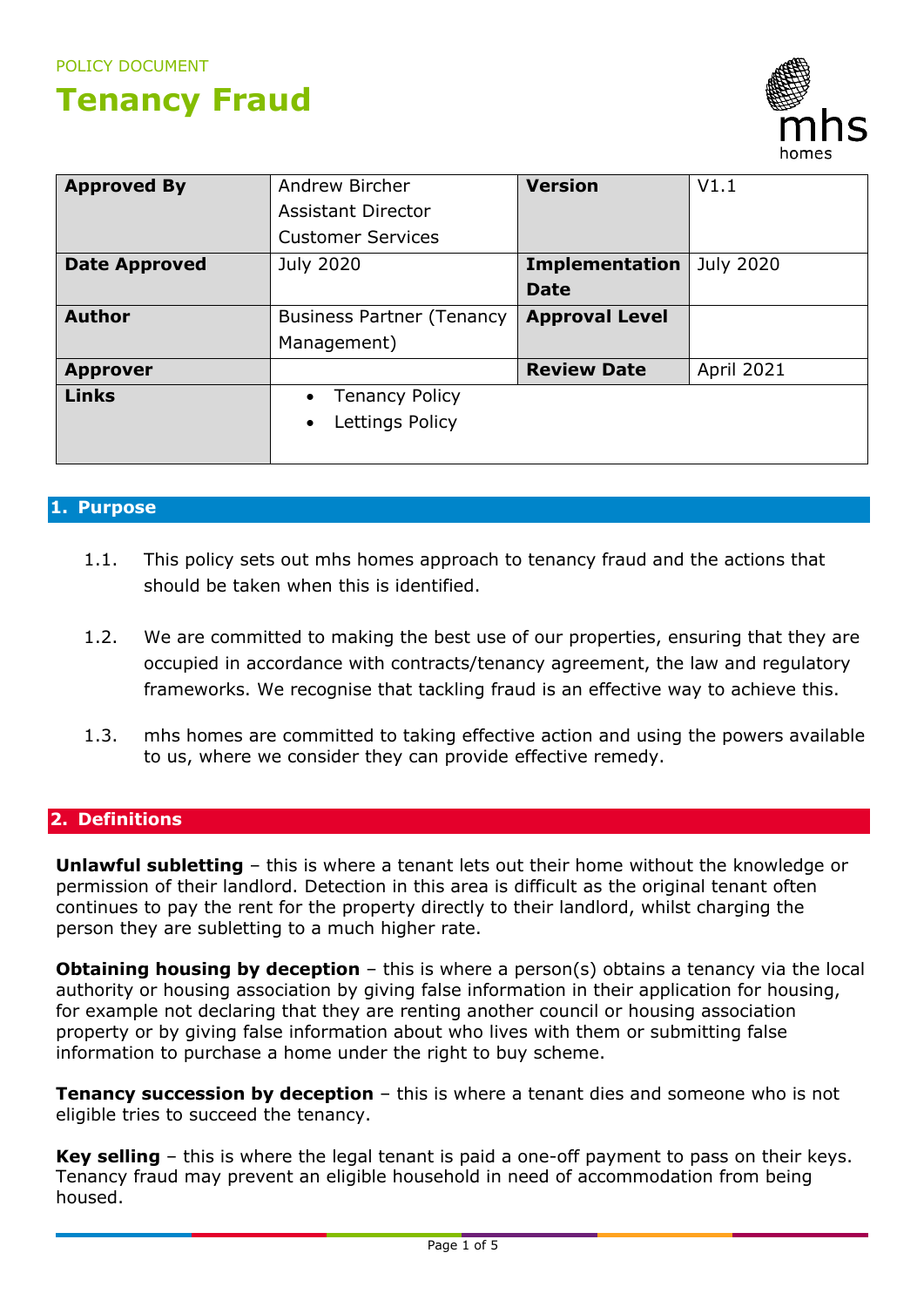#### **3. Who does this affect?**

- 3.1 This policy applies to customers of all tenures living in a home owned or managed by mhs homes, including general needs, sheltered housing and market rent. It also applies to customers in shared ownership properties. If necessary, we may take legal action under the terms of the tenancy/lease and other relevant legislation available to us.
- 3.2 The term 'we' and 'our' relates to all concerned unless otherwise stated.
- 3.3 Properties managed by mhs homes on behalf of Clarion Housing Association and Heart of Medway Housing Association.

### **4. Legislation and regulation**

Government legislation has an impact on how we implement our Tenancy Fraud policy. Listed below are the key Acts that cover our work.

- Law of Property Act 1925
- Prevention of Social Housing Fraud Act 2013
- Housing Act 1985 as amended
- Housing Act 1988 as amended
- Data Protection Act 1988

The above documents are available on this website [www.legislation.gov.uk](http://www.legislation.gov.uk/)

#### **4. Policy Statement**

To ensure effective detection and prevention of fraud we will;

- $\circ$  Respond to cases of suspected tenancy fraud and cases where fraud is identified.
- $\circ$  To provide information to mhs residents and stakeholders of the organisation's approach to tackling tenancy fraud.
- $\circ$  To provide guidance to staff on the actions to prevent, detect and take action against suspected tenancy fraud.

#### 4.1 **Proactive measures**

mhs will take the following proactive measure to deter fraud;

- a) mhs will request photographic proof of identification from all prospective tenants and shared owners.
- b) As part of the offer of a new tenancy, customers will be required to complete a household information sheet of all occupants that will be living at the property. This will be crossed checked against the original housing register application.
- c) mhs homes will undertake further checks where concerns are identified about the validity of the customers claim to a home. They may include:
	- Checks against the electoral register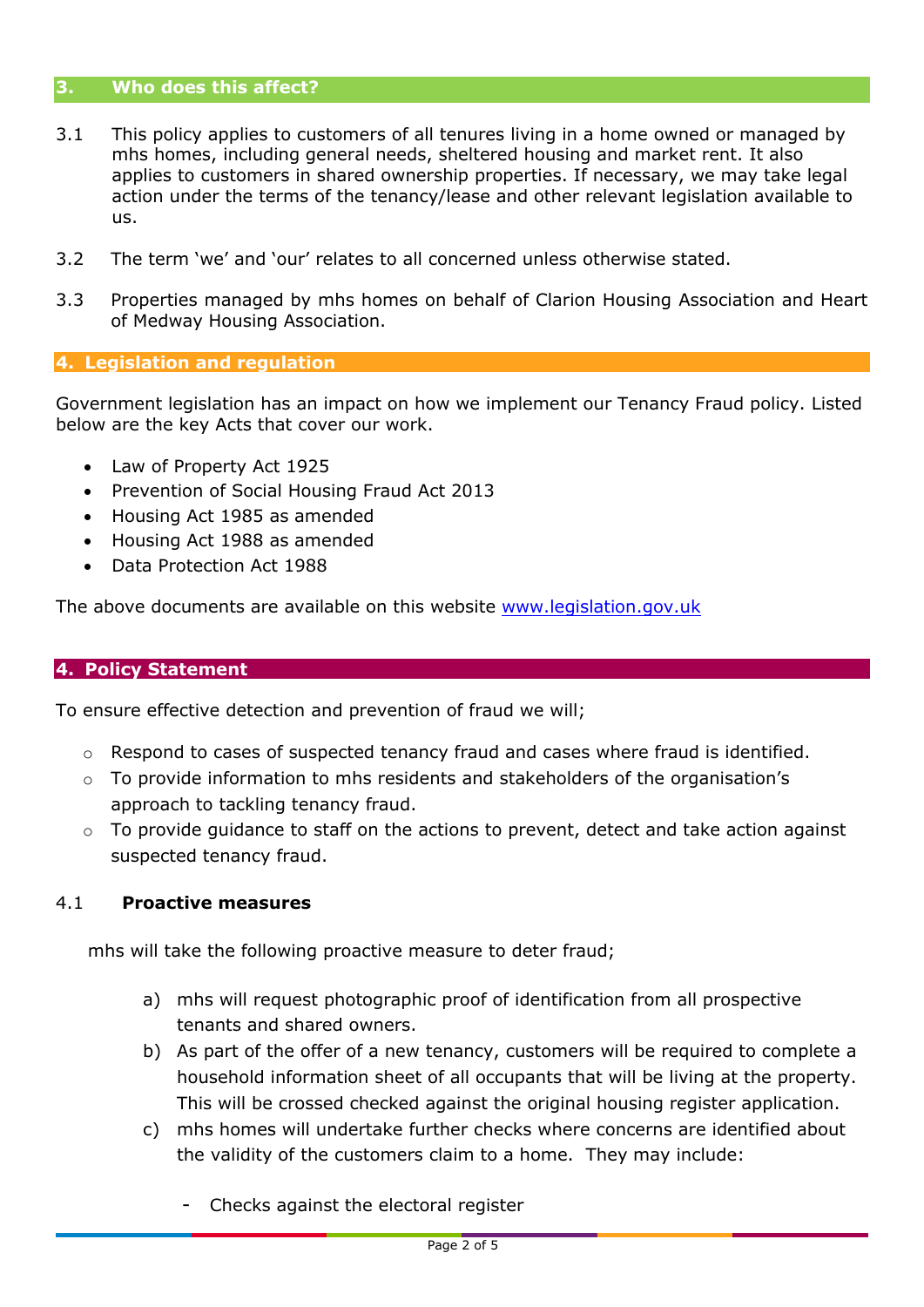- Checks against National Anti-Fraud Intelligence Network
- Check local authority records.

mhs homes will also take part in the bi-annual data matching exercise administered by the Cabinet Office.

# 4.2 **Detection**

Each year MHS will conduct scheduled tenancy audit visits of households to check that residents of our homes are the intended occupants. Residents will not be notified about these checks in advance. For Heart of Medway housing stock all reports of suspected tenancy fraud will be dealt with in accordance with the **Prevention of Social Housing Fraud Act 2013**. Subject to the provisions of the Data Protection Act, MHS will share information regarding our residents with local authorities and other agencies to detect, investigate and take legal action in cases of suspected tenancy fraud.

# 4.3 **Suspected tenancy fraud**

Where a case of suspected tenancy fraud is investigated, the evidence collated will be reviewed to assess whether an allegation of tenancy fraud can be substantiated. Investigation will include a check to see if there has been fraudulent use of any car parking space or garage assigned to the tenancy

Where it is believed that evidence has been obtained to support a case of tenancy fraud, the resident will be notified, and they will be requested to provide an explanation regarding the use of their home. If the evidence that they provide does not counter the evidence collated, legal action to recover possession of the property will be undertaken. Where legal action to recover possession of a property is successful, court costs will be sought against the MHS tenant or shared owner.

## 4.4 **Recovered properties**

- Properties recovered from fraudulent use will be re-let in line with MHS's Lettings Policy in the case of general needs housing and private rented properties.
- Resold in line with regulatory requirements, in the case of shared ownership housing.

## 4.5 **Approach to unauthorised occupants**

MHS's approach to unauthorised occupants, in terms of both advice and assistance offered to them, will be determined by the individual circumstances.

We aim to ensure that each property is let to and occupied by the person(s) to whom we have allocated it. We will verify the identity and circumstances of prospective residents.

Where checks and reports identify high risk tenancy fraud mhs homes will provide evidence-based cases for Court with the objective of recovering possession of the property.

Our tenancy agreements include clauses relating to transferring tenancies, subletting, and absence from the home, succession and mutual exchanges. We provide guidance and information to tenants about their rights and responsibilities in relation to these and other clauses.

We will visit new starter tenants, who are living in one of our properties for the first time at least twice a year in the first year of the tenancy. Check the members of the household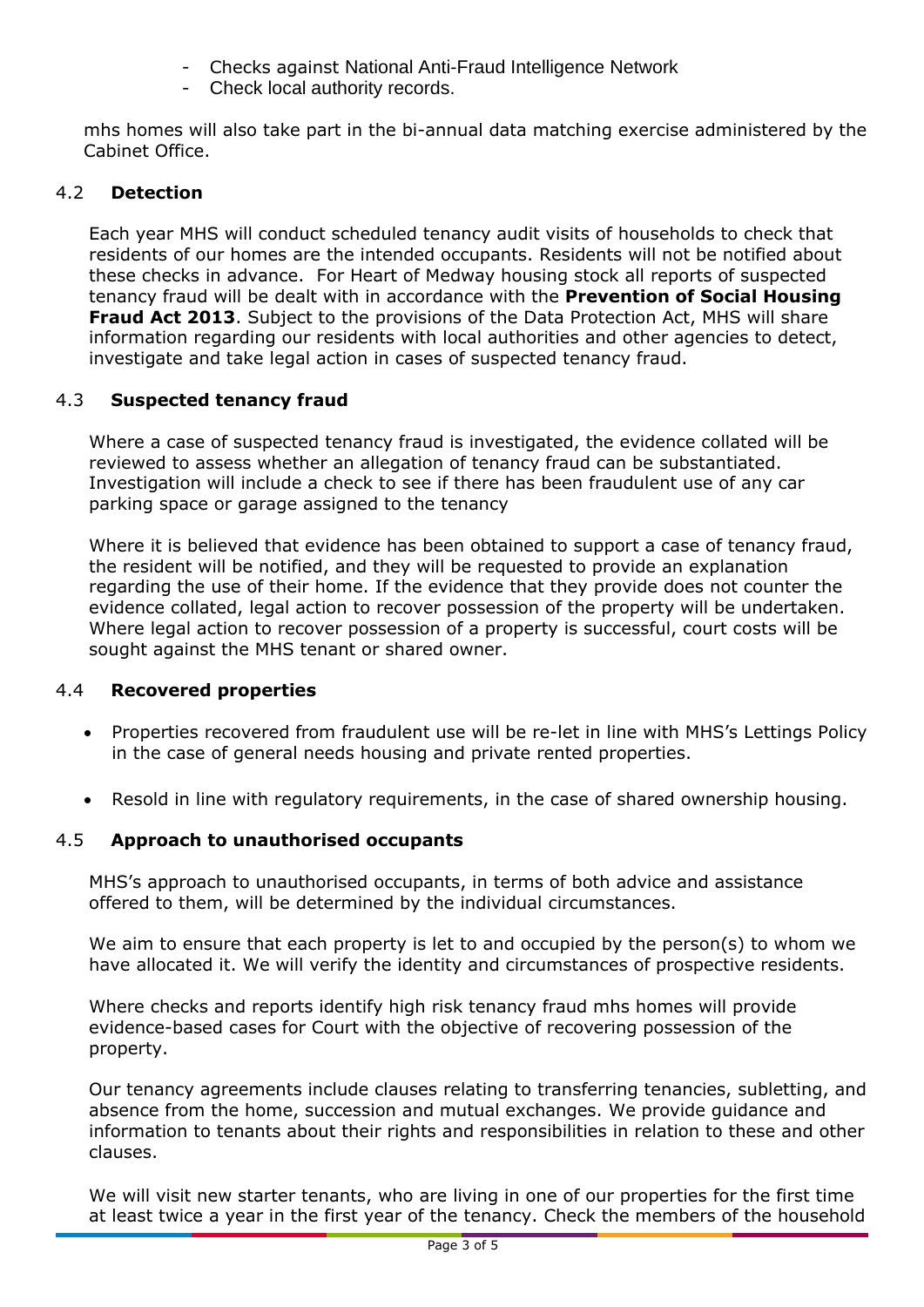against the paperwork when the property was let and update the system with any changes.

We maintain up to date policies and procedures on a range of tenancy matters that can give rise to tenancy fraud, including lettings, succession, assignment, mutual exchange and right to buy.

We will take steps to ensure that our properties continue to be occupied by the person(s) to whom we have allocated them in accordance with the relevant tenancy agreement for the duration of the tenancy.

We will publicise our approach to tenancy fraud and raise awareness of the issue. We will encourage residents to let us know if they suspect tenancy fraud. All reports of tenancy fraud will be dealt with in the strictest confidence.

We will work with local authorities and other organisations, take part in regional or countywide tenancy fraud forums and share data for the purposes of preventing fraud and/or reducing crime.

When visiting a customer's home, visits may include looking in each room, cupboards and wardrobes checking for signs of occupancy.

Using credit reference/data exchange agencies to check household members, establishing residency and to trace individuals where there is evidence to suggest they may be living elsewhere or committing fraudulent activity.

Staff may request to check utility bills or check meters to see if utilities are being used.

Sub tenants unaware of their status may be asked to give evidence against the tenant.

We may request information from other agencies such as the police through the appropriate information sharing channels.

# **6. Confidentiality**

Under the Data Protection Act 1998 and the Human Rights Act 1998, all personal and sensitive organisational information, however received, is treated as confidential.

Officers will ensure that they only involve other agencies and share information with the consent of the resident concerned, unless:

- We are legally required to share data to detect and prevent fraud
- mhs cannot withhold information if being questioned by the Police during a criminal investigation it is for the purposes of investigating suspected tenancy fraud

Please refer to the MHS **Data Protection Policy** for further information.

# **7. Equality Statement**

MHS recognises the needs of a diverse population and always acts within the scope of its own **Equality and Diversity Policy**, the Human Rights Act 1998 and the Equalities Act 2010. MHS works closely with its partners to ensure it has a clear understanding of its resident community with clear regularly updated service user profiles.